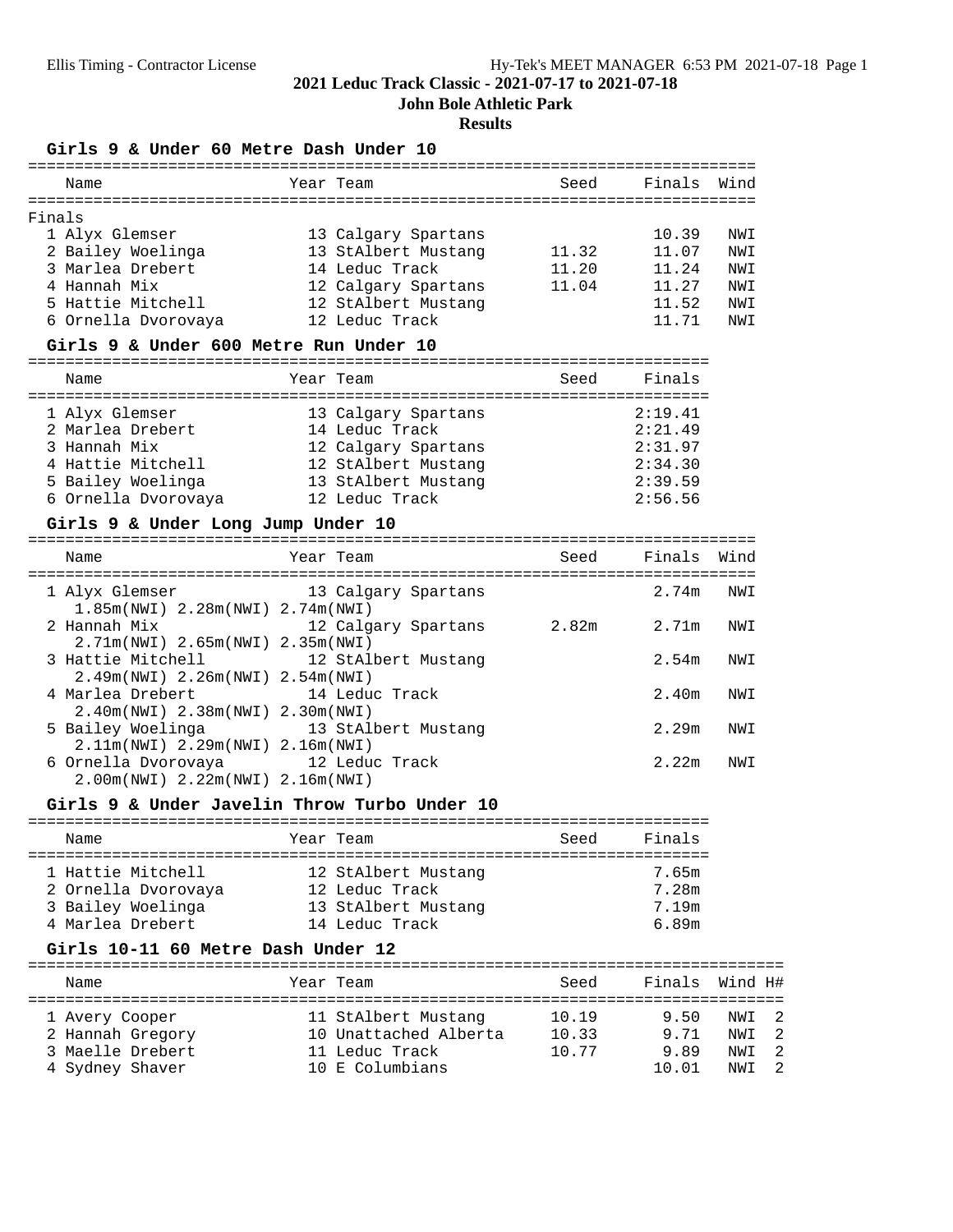**John Bole Athletic Park**

#### **Results**

# **....Girls 10-11 60 Metre Dash Under 12**

| 5 Violet Zakordonski | 10 Capital City     | 10.09 | NWI 1 |  |
|----------------------|---------------------|-------|-------|--|
| 6 Gabriella Seiler   | 10 Leduc Track      | 10.15 | NWI 1 |  |
| 7 Isla Mitchell      | 10 StAlbert Mustang | 10.18 | NWI 2 |  |
| 8 Clair Keller       | 10 Leduc Track      | 10.35 | NWI 2 |  |
| 9 Paula Petrovs      | 11 Calgary Spartans | 10.45 | NWI 1 |  |
| 10 Emeri Carlson     | 11 Capital City     | 10.61 | NWI 2 |  |
| 11 Susanna Boiciuc   | 11 E Columbians     | 11.64 | NWI 2 |  |

#### **Girls 10-11 600 Metre Run Under 12**

=========================================================================

| Name                |                  | Seed                                                                                                                                                                                                            | Finals  |
|---------------------|------------------|-----------------------------------------------------------------------------------------------------------------------------------------------------------------------------------------------------------------|---------|
|                     |                  |                                                                                                                                                                                                                 |         |
|                     |                  |                                                                                                                                                                                                                 | 1:56.08 |
| 2 Gabriella Seiler  |                  |                                                                                                                                                                                                                 | 2:03.00 |
| 3 Isla Mitchell     |                  |                                                                                                                                                                                                                 | 2:04.37 |
| 4 Clair Keller      |                  |                                                                                                                                                                                                                 | 2:05.29 |
| 5 Sydney Shaver     |                  |                                                                                                                                                                                                                 | 2:05.74 |
| 6 Avery Cooper      |                  | 2:12.01                                                                                                                                                                                                         | 2:05.79 |
| 7 Keyanna Stejskal  |                  |                                                                                                                                                                                                                 | 2:10.02 |
| 8 Emsley Hutchinson |                  |                                                                                                                                                                                                                 | 2:12.30 |
| 9 Paula Petrovs     |                  | 2:34.08                                                                                                                                                                                                         | 2:23.49 |
| 10 Susanna Boiciuc  |                  |                                                                                                                                                                                                                 | 2:34.86 |
|                     | 1 Maelle Drebert | Year Team<br>11 Leduc Track<br>10 Leduc Track<br>10 StAlbert Mustang<br>10 Leduc Track<br>10 E Columbians<br>11 StAlbert Mustang<br>11 Leduc Track<br>10 Capital City<br>11 Calgary Spartans<br>11 E Columbians | 1:54.02 |

# **Girls 10-11 High Jump Start 70cm Under 12**

| Name                                                                                 | Year Team                                                           | Seed | Finals |
|--------------------------------------------------------------------------------------|---------------------------------------------------------------------|------|--------|
| 1 Isla Mitchell                                                                      | 10 StAlbert Mustang<br>0.75 0.80 0.90 1.00 1.10 1.15                |      | 1.10m  |
| $\Omega$<br>$\Omega$<br>$\Omega$<br>2 Avery Cooper                                   | O XO<br>XXX<br>11 StAlbert Mustang<br>0.75 0.80 0.90 1.00 1.10 1.15 |      | J1.10m |
| $\Omega$<br>$\Omega$<br>$\Omega$<br>3 Maelle Drebert<br>$0.75$ $0.80$ $0.90$ 1.00    | XO<br>XO<br>XXX<br>11 Leduc Track                                   |      | 0.90m  |
| $\Omega$<br>$\Omega$<br>$\Omega$<br>4 Susanna Boiciuc<br>$0.75$ $0.80$<br>XO.<br>XXX | XXX<br>11 E Columbians                                              |      | 0.75m  |

#### **Girls 10-11 Shot Put 2 kg Under 12**

#### ========================================================================= Name Year Team Seed Finals ========================================================================= 1 Maelle Drebert 11 Leduc Track 6.26m 5.62m 6.26m 5.49m 10 StAlbert Mustang 6.07m 5.71m 6.07m 5.90m 10 Leduc Track 5.97m 5.13m 5.97m 5.70m 4 Emilija Hirssone 10 Leduc Track 4.05m 5.71m 5.71m 4.95m 5.29m<br>5 Sydney Shaver 10 E Columbians 5.17m 4.98m 5.17m 5.03m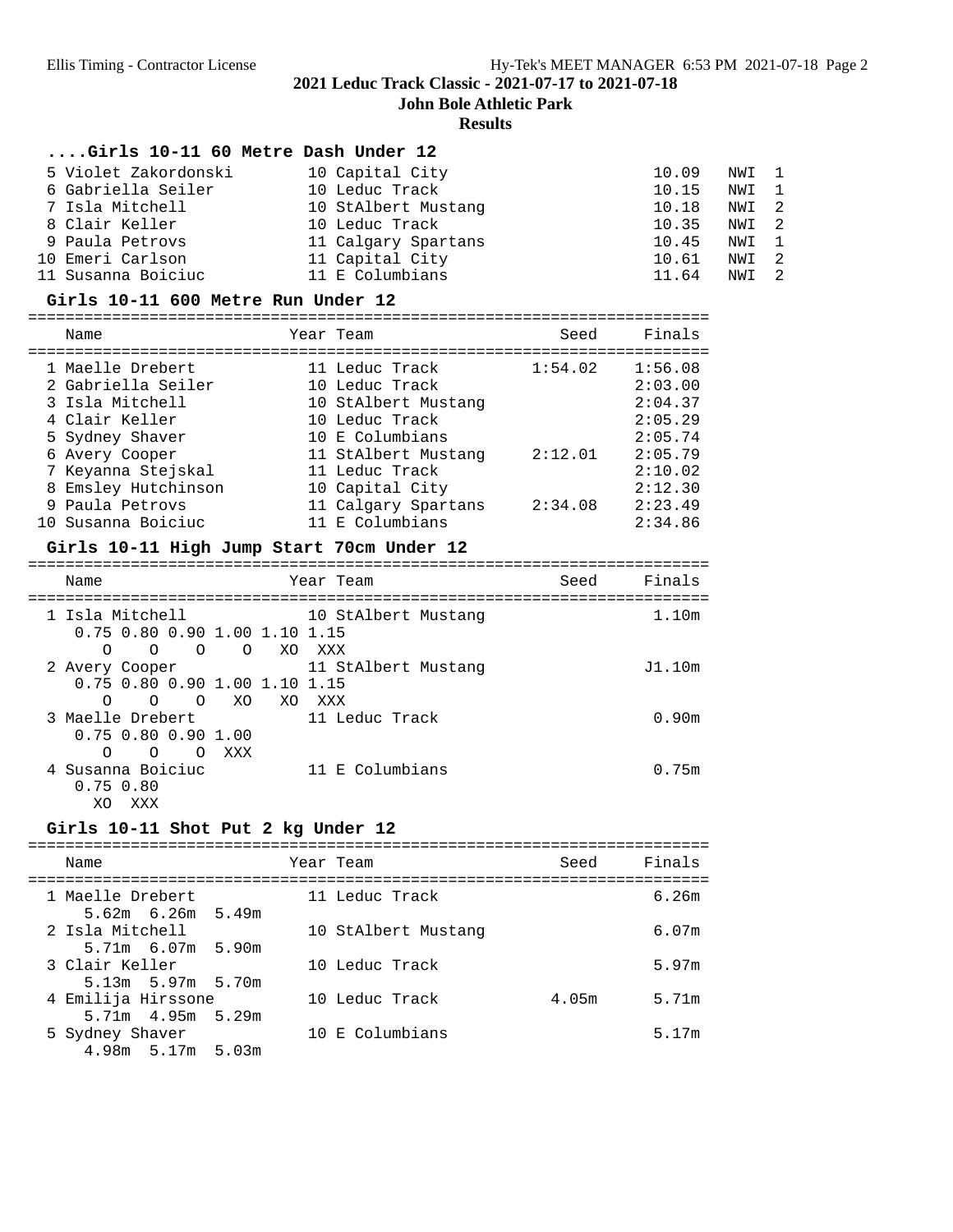**John Bole Athletic Park**

# **Results**

| $\ldots$ Girls 10-11 Shot Put 2 kg Under 12 |                     |       |       |
|---------------------------------------------|---------------------|-------|-------|
| 6 Avery Cooper                              | 11 StAlbert Mustang | 5.51m | 5.14m |
| $5.11m$ $5.14m$ $5.12m$                     |                     |       |       |
| 7 Keyanna Stejskal                          | 11 Leduc Track      |       | 3.87m |
| $3.87m$ $3.38m$ X                           |                     |       |       |
| 8 Emeri Carlson                             | 11 Capital City     |       | 3.81m |
| $3.81m$ $3.77m$ X                           |                     |       |       |
| 9 Paula Petrovs                             | 11 Calgary Spartans | 4.21m | 3.59m |
| $3.33m$ $3.59m$ X                           |                     |       |       |
| 10 Susanna Boiciuc                          | 11 E Columbians     |       | 3.12m |
| $3.12m$ $2.73m$ $2.72m$                     |                     |       |       |

# **Girls 12-13 80 Metre Dash Under 14**

|     | Name                |    | Year Team            | Seed  | Finals     | Wind H# |                |          |
|-----|---------------------|----|----------------------|-------|------------|---------|----------------|----------|
|     |                     |    |                      |       |            |         |                |          |
|     | 1 Abiola Omoyayi    |    | 09 Leduc Track       |       | 11.52      | NWI     |                |          |
|     | 2 Brooklyn Gresik   |    | 08 House of Speed    |       | 11.53      | NWI     | 2              |          |
|     | 3 Ava Sonnenberg    |    | 08 Leduc Track       |       | 11.71      | NWI     |                |          |
|     | 4 Brianna Cathcart  |    | 08 Leduc Track       | 12.87 | 11.73      | NWI     | $\mathfrak{D}$ |          |
|     | 5 Andrea Jacob      |    | 08 Leduc Track       |       | 11.81      | NWI     |                | 1 11.802 |
|     | 6 Hannah Hoven      |    | 08 Capital City      |       | 11.81      | NWI     |                | 1 11.803 |
|     | 7 Sophie Hendricks  |    | 09 Edmonton Harriers |       | 11.93      | NWI     | $\mathcal{L}$  |          |
|     | 8 Nayana Martins    |    | 08 Capital City      |       | 12.04      | NWI     |                |          |
|     | 9 Abigail Redmond   |    | 08 E Olympic         |       | 12.06      | NWI     |                |          |
| 1 N | Isobel Johnson      |    | 09 Capital City      |       | 12.16      | NWI     | 2              |          |
|     | 11 Finnley Mailloux |    | 08 Capital City      |       | 12.40      | NWI     |                |          |
|     | 12 Helena Sonsteby  | 09 | Edmonton Harriers    |       | 12.47      | NWI     | 2              |          |
|     | 13 Maryn Shesky     | 09 | Edmonton Thunder     |       | 13.02      | NWI     | 2              |          |
|     | 14 Vioreaka Boiciuc |    | 08 E Columbians      |       | 13.45      | NWI     | $\mathfrak{D}$ |          |
|     | 15 Nayeli Sarkar    |    | 08 Edmonton Thunder  |       | 13.58      | NWI     | $\mathfrak{D}$ |          |
|     | -- Sarah Siemens    |    | 09 Leduc Track       |       | <b>DNS</b> | NWI     |                |          |

# **Girls 12-13 High Jump Under 14**

| Name                                                                             | Year Team       | Seed | Finals |
|----------------------------------------------------------------------------------|-----------------|------|--------|
| 1 Aryonnah Knee<br>1.00 1.10 1.15 1.20 1.25 1.30<br>O XXO XXO XO XXX<br>$\Omega$ | 09 Leduc Track  |      | 1.25m  |
| 2 Vioreaka Boiciuc<br>1.00 1.10 1.15 1.20<br>O XXO XXX<br>∩                      | 08 E Columbians |      | 1.15m  |
| -- Andrea Jacob<br>1.20 1.25 1.30 1.35<br>XXO<br>$\Omega$<br>XXX<br>$\Omega$     | 08 Leduc Track  |      | X1.30m |
| -- Ava Sonnenberg<br>1.10 1.15 1.20 1.25<br>Ο<br>XXX<br>O<br>$\bigcirc$          | 08 Leduc Track  |      | X1.20m |

# **Girls 12-13 Long Jump Under 14**

| Name                                               | Year Team      | Seed  | Finals | Wind |
|----------------------------------------------------|----------------|-------|--------|------|
| 1 Andrea Jacob<br>3.93m(NWI) 4.00m(NWI) 3.90m(NWI) | 08 Leduc Track | 4.31m | 4.00m  | NWI  |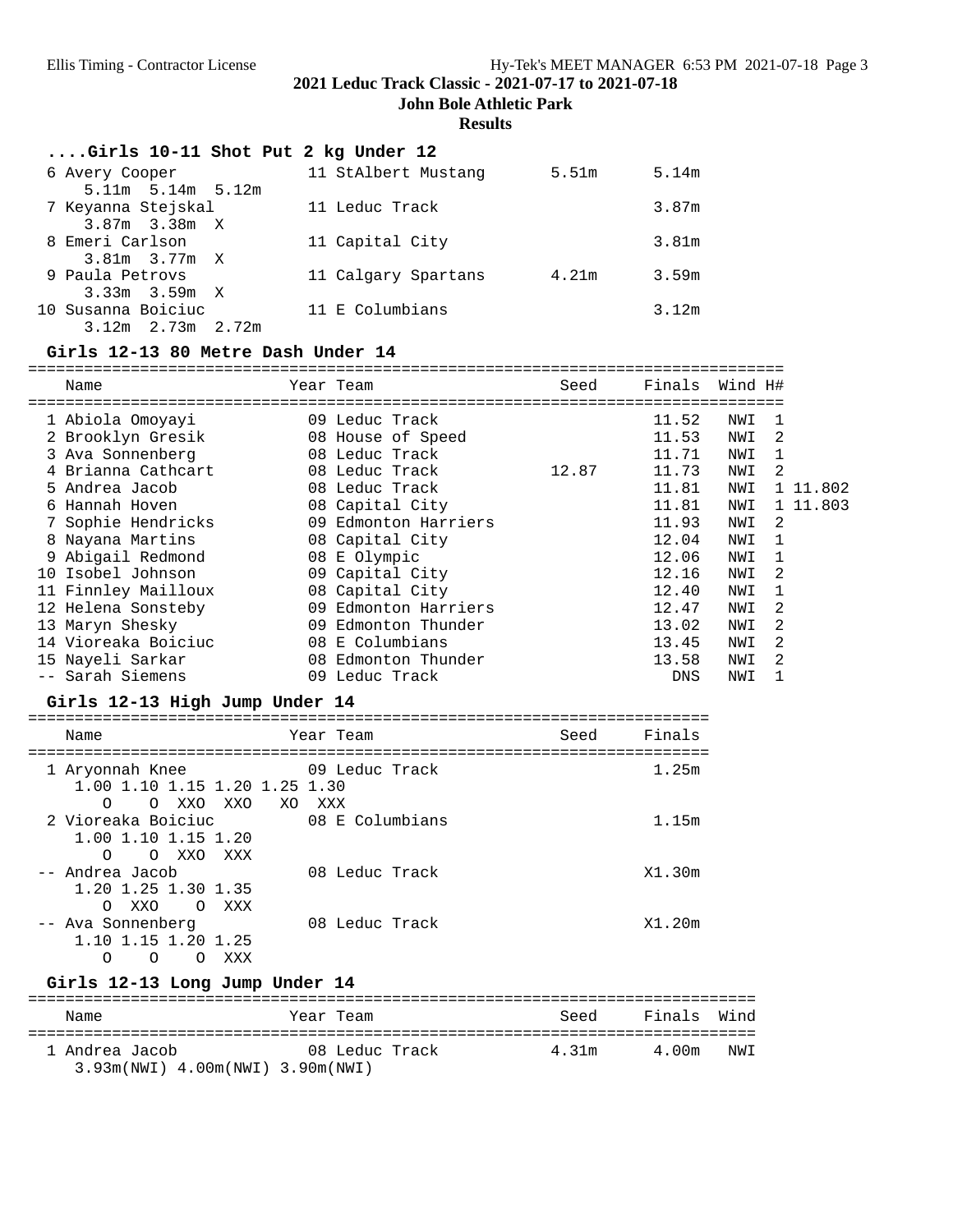**John Bole Athletic Park**

# **Results**

|  |  |  |  |  | Girls 12-13 Long Jump Under 14 |  |
|--|--|--|--|--|--------------------------------|--|
|--|--|--|--|--|--------------------------------|--|

| 2 Ava Sonnenberg 68 Leduc Track                         |                                          |       | 3.82m | NWI |
|---------------------------------------------------------|------------------------------------------|-------|-------|-----|
| $3.82m(NWT)$ 3.69 $m(NWT)$ 3.69 $m(NWT)$                |                                          |       |       |     |
| 3 Abiola Omoyayi                         09 Leduc Track |                                          | 4.08m | 3.77m | NWI |
| $3.73m(NWL)$ 3.77 $m(NWL)$ 3.49 $m(NWL)$                |                                          |       |       |     |
| 4 Hannah Hoven 08 Capital City                          |                                          |       | 3.64m | NWI |
| $3.50m(NWI)$ 3.39 $m(NWI)$ 3.64 $m(NWI)$                |                                          |       |       |     |
| 5 Finnley Mailloux 08 Capital City                      |                                          |       | 3.45m | NWI |
| 3.38m(NWI) 2.21m(NWI) 3.45m(NWI)                        |                                          |       |       |     |
| 6 Brianna Cathcart 18 08 Leduc Track                    |                                          | 3.71m | 3.39m | NWI |
| $3.27m(NWI)$ 3.39 $m(NWI)$ X                            |                                          |       |       |     |
| 7 Nayana Martins 68 Capital City                        |                                          |       | 3.32m | NWI |
| $3.21m(NWI)$ $3.32m(NWI)$ $3.26m(NWI)$                  |                                          |       |       |     |
| 8 Alexandra Watson 68 StAlbert Mustang                  |                                          |       | 3.28m | NWI |
| $X$ 3.28m(NWI) 2.96m(NWI)                               |                                          |       |       |     |
| 9 Vioreaka Boiciuc               08 E Columbians        |                                          |       | 3.26m | NWI |
| $3.26m(NWL)$ 3.00 $m(NWL)$ 2.67 $m(NWL)$                |                                          |       |       |     |
|                                                         | 10 Sophie Hendricks 69 Edmonton Harriers |       | 3.17m | NWI |
| $2.65m(NWI)$ 3.17 $m(NWI)$ 2.90 $m(NWI)$                |                                          |       |       |     |
| 11 Maryn Shesky 69 Edmonton Thunder                     |                                          |       | 2.70m | NWI |
| 2.14m(NWI) 2.70m(NWI) 2.62m(NWI)                        |                                          |       |       |     |
|                                                         |                                          | 3.13m | DNS   | NWI |

#### **Girls 12-13 Shot Put 3 kg Under 14**

=========================================================================

| Name                                          | Year Team           | Seed              | Finals     |
|-----------------------------------------------|---------------------|-------------------|------------|
| 1 Andrea Jacob<br>8.16m 8.15m 7.54m           | 08 Leduc Track      | 8.04 <sub>m</sub> | 8.16m      |
| 2 Ava Sonnenberg<br>$6.69m$ $6.21m$ $6.54m$   | 08 Leduc Track      |                   | 6.69m      |
| 2 Abiola Omoyayi<br>$6.69m$ $6.44m$ $6.43m$   | 09 Leduc Track      | 6.60m             | 6.69m      |
| 4 Brooklyn Gresik<br>$6.32m$ $6.53m$ $6.26m$  | 08 House of Speed   |                   | 6.53m      |
| 5 Nayeli Sarkar<br>X 5.99m 5.72m              | 08 Edmonton Thunder |                   | 5.99m      |
| 6 Brianna Cathcart<br>$4.66m$ 5.20m 5.21m     | 08 Leduc Track      | 4.89m             | 5.21m      |
| 7 Vioreaka Boiciuc<br>$4.14m$ $4.11m$ $4.78m$ | 08 E Columbians     |                   | 4.78m      |
| 8 Maryn Shesky<br>$4.09m$ $4.29m$ $4.55m$     | 09 Edmonton Thunder |                   | 4.55m      |
| -- Sarah Siemens                              | 09 Leduc Track      | 4.24m             | <b>DNS</b> |

# **Women 14-15 100 Metre Dash Under 16**

**8 Advance: Top 3 Each Heat plus Next 5 Best Times**

| Name                  |  | Year Team            | Seed  | Prelims    | Wind |
|-----------------------|--|----------------------|-------|------------|------|
| Preliminaries         |  |                      |       |            |      |
| 1 Elizabeth Stashko   |  | 07 Capital City      | 15.03 | 14.900 0.4 |      |
| 2 Charlotte Wawrow    |  | 06 E Olympic         |       | 15.400 0.4 |      |
| 3 Katherine McCallion |  | 07 Edmonton Harriers | 16.71 | 15.540 0.4 |      |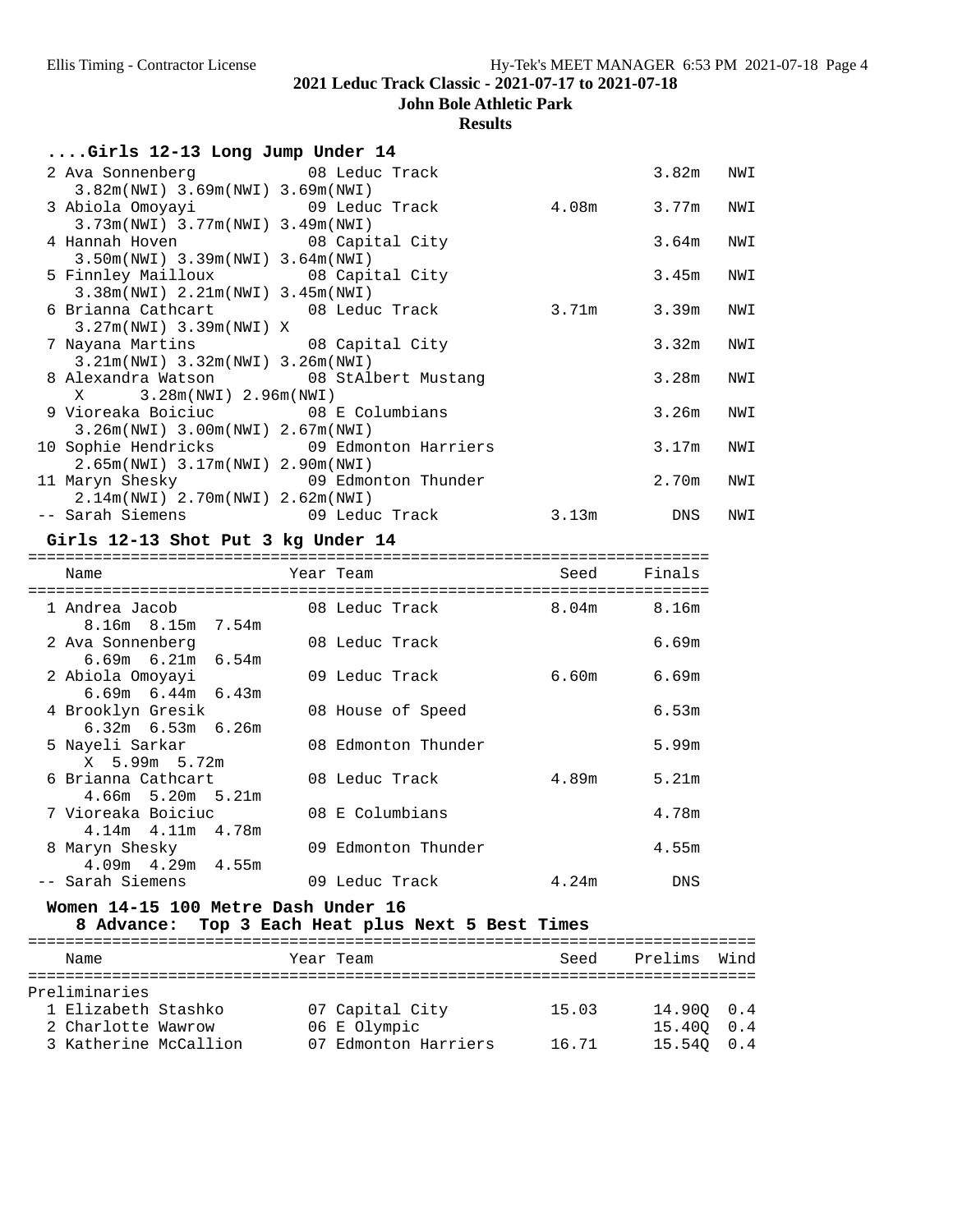**John Bole Athletic Park**

# **Results**

| Year Team<br>Prelims<br>Finals<br>Wind<br>Name<br>======================================<br>Finals<br>07 Capital City<br>2.3<br>1 Elizabeth Stashko<br>14.90<br>14.63<br>2 Katherine McCallion<br>07 Edmonton Harriers<br>15.54<br>15.44<br>2.3<br>3 Charlotte Wawrow<br>06 E Olympic<br>15.40<br>15.48<br>2.3<br>Women 14-15 1200 Metre Run Under 16<br>Year Team<br>Seed<br>Finals<br>Name<br>3:45.45<br>1 Meadow Drebert`<br>06 Leduc Track<br>3:48.94<br>2 Ezra Haller<br>07 Edmonton Harriers<br>4:10.59<br>-- Kiera Greidanus<br>06 Go Athletics<br>4:39.00<br>DNS<br>Women 14-15 200 Metre Hurdles 0.76m Under 16<br>20m to first, then every 35m.<br>Five hurdles:<br>Seed<br>Finals<br>Name<br>Year Team<br>Wind<br>-- Kayla Malle<br>06 Edmonton Royals<br>DNS<br>NWI<br>Women 14-15 800 Metre Race Walk Under 16<br>Year Team<br>Seed<br>Finals<br>Name<br>1 Rinora Aliu<br>5:26.24<br>06 Edmonton Royals<br>-- Kayla Malle<br>06 Edmonton Royals<br>DNS<br>-- Katherine McCallion<br>07 Edmonton Harriers<br><b>SCR</b><br>Women 18-99 100 Metre Dash Open<br>Top 3 Each Heat plus Next 2 Best Times<br>8 Advance:<br>Year Team<br>Prelims<br>Name<br>Seed<br>Wind H#<br>Preliminaries<br>1 Grace Konrad<br>99 Unattached Alberta<br>12.77<br>12.400<br>1.6<br>98 Capital City<br>12.88<br>2 Alycia Gilmore<br>13.010<br>0.3<br>05 Edmonton Royals<br>3 Dianna Proctor<br>12.75<br>13.090<br>1.6<br>06 Capital City<br>4 Addison Lauer<br>12.89<br>13.330<br>0.3<br>5 Reem Hamdon<br>01 Capital City<br>13.17Q<br>13.23<br>1.6<br>6 Ella Murphy<br>04 E Columbians<br>13.44<br>13.52Q<br>0.3<br>7 Halle Walters<br>04 E Olympic<br>13.26q<br>1.6<br>8 Harmony Allan-Mah<br>04 E Columbians<br>13.65q<br>1.6<br>9 Thabiso Vela<br>04 Green and Gold<br>12.53<br>13.75<br>0.3<br>10 Cheyenne Duncan<br>05 Capital City<br>13.31<br>13.81<br>1.6<br>11 Kennedy Gibb<br>04 E Columbians<br>0.3<br>13.97<br>12 Ciarra Fleck<br>05 Capital City<br>14.01<br>14.07<br>1.6<br>13 Lauren Dellezay<br>05 Leduc Track<br>14.52<br>1.6<br>14 Habibah Eldakrouri<br>05 E Columbians<br>14.89<br>0.3<br>15 Laura-Lee Shaw<br>73 Alberta Speed<br>0.3<br>15.16<br>13.85<br>-- Nicole Berthiaume<br>04 Capital City<br>0.3<br>DNS | Women 14-15 100 Metre Dash Under 16 |  |  |                |
|-------------------------------------------------------------------------------------------------------------------------------------------------------------------------------------------------------------------------------------------------------------------------------------------------------------------------------------------------------------------------------------------------------------------------------------------------------------------------------------------------------------------------------------------------------------------------------------------------------------------------------------------------------------------------------------------------------------------------------------------------------------------------------------------------------------------------------------------------------------------------------------------------------------------------------------------------------------------------------------------------------------------------------------------------------------------------------------------------------------------------------------------------------------------------------------------------------------------------------------------------------------------------------------------------------------------------------------------------------------------------------------------------------------------------------------------------------------------------------------------------------------------------------------------------------------------------------------------------------------------------------------------------------------------------------------------------------------------------------------------------------------------------------------------------------------------------------------------------------------------------------------------------------------------------------------------------------------------------------------------------------------------------------------------------------------------------------------------------------------------------------------------------------------------------------------------------------------------------------|-------------------------------------|--|--|----------------|
|                                                                                                                                                                                                                                                                                                                                                                                                                                                                                                                                                                                                                                                                                                                                                                                                                                                                                                                                                                                                                                                                                                                                                                                                                                                                                                                                                                                                                                                                                                                                                                                                                                                                                                                                                                                                                                                                                                                                                                                                                                                                                                                                                                                                                               |                                     |  |  |                |
|                                                                                                                                                                                                                                                                                                                                                                                                                                                                                                                                                                                                                                                                                                                                                                                                                                                                                                                                                                                                                                                                                                                                                                                                                                                                                                                                                                                                                                                                                                                                                                                                                                                                                                                                                                                                                                                                                                                                                                                                                                                                                                                                                                                                                               |                                     |  |  |                |
|                                                                                                                                                                                                                                                                                                                                                                                                                                                                                                                                                                                                                                                                                                                                                                                                                                                                                                                                                                                                                                                                                                                                                                                                                                                                                                                                                                                                                                                                                                                                                                                                                                                                                                                                                                                                                                                                                                                                                                                                                                                                                                                                                                                                                               |                                     |  |  |                |
|                                                                                                                                                                                                                                                                                                                                                                                                                                                                                                                                                                                                                                                                                                                                                                                                                                                                                                                                                                                                                                                                                                                                                                                                                                                                                                                                                                                                                                                                                                                                                                                                                                                                                                                                                                                                                                                                                                                                                                                                                                                                                                                                                                                                                               |                                     |  |  |                |
|                                                                                                                                                                                                                                                                                                                                                                                                                                                                                                                                                                                                                                                                                                                                                                                                                                                                                                                                                                                                                                                                                                                                                                                                                                                                                                                                                                                                                                                                                                                                                                                                                                                                                                                                                                                                                                                                                                                                                                                                                                                                                                                                                                                                                               |                                     |  |  |                |
|                                                                                                                                                                                                                                                                                                                                                                                                                                                                                                                                                                                                                                                                                                                                                                                                                                                                                                                                                                                                                                                                                                                                                                                                                                                                                                                                                                                                                                                                                                                                                                                                                                                                                                                                                                                                                                                                                                                                                                                                                                                                                                                                                                                                                               |                                     |  |  |                |
|                                                                                                                                                                                                                                                                                                                                                                                                                                                                                                                                                                                                                                                                                                                                                                                                                                                                                                                                                                                                                                                                                                                                                                                                                                                                                                                                                                                                                                                                                                                                                                                                                                                                                                                                                                                                                                                                                                                                                                                                                                                                                                                                                                                                                               |                                     |  |  |                |
|                                                                                                                                                                                                                                                                                                                                                                                                                                                                                                                                                                                                                                                                                                                                                                                                                                                                                                                                                                                                                                                                                                                                                                                                                                                                                                                                                                                                                                                                                                                                                                                                                                                                                                                                                                                                                                                                                                                                                                                                                                                                                                                                                                                                                               |                                     |  |  |                |
|                                                                                                                                                                                                                                                                                                                                                                                                                                                                                                                                                                                                                                                                                                                                                                                                                                                                                                                                                                                                                                                                                                                                                                                                                                                                                                                                                                                                                                                                                                                                                                                                                                                                                                                                                                                                                                                                                                                                                                                                                                                                                                                                                                                                                               |                                     |  |  |                |
|                                                                                                                                                                                                                                                                                                                                                                                                                                                                                                                                                                                                                                                                                                                                                                                                                                                                                                                                                                                                                                                                                                                                                                                                                                                                                                                                                                                                                                                                                                                                                                                                                                                                                                                                                                                                                                                                                                                                                                                                                                                                                                                                                                                                                               |                                     |  |  |                |
|                                                                                                                                                                                                                                                                                                                                                                                                                                                                                                                                                                                                                                                                                                                                                                                                                                                                                                                                                                                                                                                                                                                                                                                                                                                                                                                                                                                                                                                                                                                                                                                                                                                                                                                                                                                                                                                                                                                                                                                                                                                                                                                                                                                                                               |                                     |  |  |                |
|                                                                                                                                                                                                                                                                                                                                                                                                                                                                                                                                                                                                                                                                                                                                                                                                                                                                                                                                                                                                                                                                                                                                                                                                                                                                                                                                                                                                                                                                                                                                                                                                                                                                                                                                                                                                                                                                                                                                                                                                                                                                                                                                                                                                                               |                                     |  |  |                |
|                                                                                                                                                                                                                                                                                                                                                                                                                                                                                                                                                                                                                                                                                                                                                                                                                                                                                                                                                                                                                                                                                                                                                                                                                                                                                                                                                                                                                                                                                                                                                                                                                                                                                                                                                                                                                                                                                                                                                                                                                                                                                                                                                                                                                               |                                     |  |  |                |
|                                                                                                                                                                                                                                                                                                                                                                                                                                                                                                                                                                                                                                                                                                                                                                                                                                                                                                                                                                                                                                                                                                                                                                                                                                                                                                                                                                                                                                                                                                                                                                                                                                                                                                                                                                                                                                                                                                                                                                                                                                                                                                                                                                                                                               |                                     |  |  |                |
|                                                                                                                                                                                                                                                                                                                                                                                                                                                                                                                                                                                                                                                                                                                                                                                                                                                                                                                                                                                                                                                                                                                                                                                                                                                                                                                                                                                                                                                                                                                                                                                                                                                                                                                                                                                                                                                                                                                                                                                                                                                                                                                                                                                                                               |                                     |  |  |                |
|                                                                                                                                                                                                                                                                                                                                                                                                                                                                                                                                                                                                                                                                                                                                                                                                                                                                                                                                                                                                                                                                                                                                                                                                                                                                                                                                                                                                                                                                                                                                                                                                                                                                                                                                                                                                                                                                                                                                                                                                                                                                                                                                                                                                                               |                                     |  |  |                |
|                                                                                                                                                                                                                                                                                                                                                                                                                                                                                                                                                                                                                                                                                                                                                                                                                                                                                                                                                                                                                                                                                                                                                                                                                                                                                                                                                                                                                                                                                                                                                                                                                                                                                                                                                                                                                                                                                                                                                                                                                                                                                                                                                                                                                               |                                     |  |  |                |
|                                                                                                                                                                                                                                                                                                                                                                                                                                                                                                                                                                                                                                                                                                                                                                                                                                                                                                                                                                                                                                                                                                                                                                                                                                                                                                                                                                                                                                                                                                                                                                                                                                                                                                                                                                                                                                                                                                                                                                                                                                                                                                                                                                                                                               |                                     |  |  |                |
|                                                                                                                                                                                                                                                                                                                                                                                                                                                                                                                                                                                                                                                                                                                                                                                                                                                                                                                                                                                                                                                                                                                                                                                                                                                                                                                                                                                                                                                                                                                                                                                                                                                                                                                                                                                                                                                                                                                                                                                                                                                                                                                                                                                                                               |                                     |  |  |                |
|                                                                                                                                                                                                                                                                                                                                                                                                                                                                                                                                                                                                                                                                                                                                                                                                                                                                                                                                                                                                                                                                                                                                                                                                                                                                                                                                                                                                                                                                                                                                                                                                                                                                                                                                                                                                                                                                                                                                                                                                                                                                                                                                                                                                                               |                                     |  |  |                |
|                                                                                                                                                                                                                                                                                                                                                                                                                                                                                                                                                                                                                                                                                                                                                                                                                                                                                                                                                                                                                                                                                                                                                                                                                                                                                                                                                                                                                                                                                                                                                                                                                                                                                                                                                                                                                                                                                                                                                                                                                                                                                                                                                                                                                               |                                     |  |  |                |
|                                                                                                                                                                                                                                                                                                                                                                                                                                                                                                                                                                                                                                                                                                                                                                                                                                                                                                                                                                                                                                                                                                                                                                                                                                                                                                                                                                                                                                                                                                                                                                                                                                                                                                                                                                                                                                                                                                                                                                                                                                                                                                                                                                                                                               |                                     |  |  |                |
|                                                                                                                                                                                                                                                                                                                                                                                                                                                                                                                                                                                                                                                                                                                                                                                                                                                                                                                                                                                                                                                                                                                                                                                                                                                                                                                                                                                                                                                                                                                                                                                                                                                                                                                                                                                                                                                                                                                                                                                                                                                                                                                                                                                                                               |                                     |  |  |                |
|                                                                                                                                                                                                                                                                                                                                                                                                                                                                                                                                                                                                                                                                                                                                                                                                                                                                                                                                                                                                                                                                                                                                                                                                                                                                                                                                                                                                                                                                                                                                                                                                                                                                                                                                                                                                                                                                                                                                                                                                                                                                                                                                                                                                                               |                                     |  |  |                |
|                                                                                                                                                                                                                                                                                                                                                                                                                                                                                                                                                                                                                                                                                                                                                                                                                                                                                                                                                                                                                                                                                                                                                                                                                                                                                                                                                                                                                                                                                                                                                                                                                                                                                                                                                                                                                                                                                                                                                                                                                                                                                                                                                                                                                               |                                     |  |  |                |
|                                                                                                                                                                                                                                                                                                                                                                                                                                                                                                                                                                                                                                                                                                                                                                                                                                                                                                                                                                                                                                                                                                                                                                                                                                                                                                                                                                                                                                                                                                                                                                                                                                                                                                                                                                                                                                                                                                                                                                                                                                                                                                                                                                                                                               |                                     |  |  |                |
|                                                                                                                                                                                                                                                                                                                                                                                                                                                                                                                                                                                                                                                                                                                                                                                                                                                                                                                                                                                                                                                                                                                                                                                                                                                                                                                                                                                                                                                                                                                                                                                                                                                                                                                                                                                                                                                                                                                                                                                                                                                                                                                                                                                                                               |                                     |  |  | 1              |
|                                                                                                                                                                                                                                                                                                                                                                                                                                                                                                                                                                                                                                                                                                                                                                                                                                                                                                                                                                                                                                                                                                                                                                                                                                                                                                                                                                                                                                                                                                                                                                                                                                                                                                                                                                                                                                                                                                                                                                                                                                                                                                                                                                                                                               |                                     |  |  | $\overline{2}$ |
|                                                                                                                                                                                                                                                                                                                                                                                                                                                                                                                                                                                                                                                                                                                                                                                                                                                                                                                                                                                                                                                                                                                                                                                                                                                                                                                                                                                                                                                                                                                                                                                                                                                                                                                                                                                                                                                                                                                                                                                                                                                                                                                                                                                                                               |                                     |  |  | $1\,$          |
|                                                                                                                                                                                                                                                                                                                                                                                                                                                                                                                                                                                                                                                                                                                                                                                                                                                                                                                                                                                                                                                                                                                                                                                                                                                                                                                                                                                                                                                                                                                                                                                                                                                                                                                                                                                                                                                                                                                                                                                                                                                                                                                                                                                                                               |                                     |  |  | 2              |
|                                                                                                                                                                                                                                                                                                                                                                                                                                                                                                                                                                                                                                                                                                                                                                                                                                                                                                                                                                                                                                                                                                                                                                                                                                                                                                                                                                                                                                                                                                                                                                                                                                                                                                                                                                                                                                                                                                                                                                                                                                                                                                                                                                                                                               |                                     |  |  | 1              |
|                                                                                                                                                                                                                                                                                                                                                                                                                                                                                                                                                                                                                                                                                                                                                                                                                                                                                                                                                                                                                                                                                                                                                                                                                                                                                                                                                                                                                                                                                                                                                                                                                                                                                                                                                                                                                                                                                                                                                                                                                                                                                                                                                                                                                               |                                     |  |  | 2              |
|                                                                                                                                                                                                                                                                                                                                                                                                                                                                                                                                                                                                                                                                                                                                                                                                                                                                                                                                                                                                                                                                                                                                                                                                                                                                                                                                                                                                                                                                                                                                                                                                                                                                                                                                                                                                                                                                                                                                                                                                                                                                                                                                                                                                                               |                                     |  |  | $\mathbf 1$    |
|                                                                                                                                                                                                                                                                                                                                                                                                                                                                                                                                                                                                                                                                                                                                                                                                                                                                                                                                                                                                                                                                                                                                                                                                                                                                                                                                                                                                                                                                                                                                                                                                                                                                                                                                                                                                                                                                                                                                                                                                                                                                                                                                                                                                                               |                                     |  |  | $\mathbf 1$    |
|                                                                                                                                                                                                                                                                                                                                                                                                                                                                                                                                                                                                                                                                                                                                                                                                                                                                                                                                                                                                                                                                                                                                                                                                                                                                                                                                                                                                                                                                                                                                                                                                                                                                                                                                                                                                                                                                                                                                                                                                                                                                                                                                                                                                                               |                                     |  |  | $\sqrt{2}$     |
|                                                                                                                                                                                                                                                                                                                                                                                                                                                                                                                                                                                                                                                                                                                                                                                                                                                                                                                                                                                                                                                                                                                                                                                                                                                                                                                                                                                                                                                                                                                                                                                                                                                                                                                                                                                                                                                                                                                                                                                                                                                                                                                                                                                                                               |                                     |  |  | $\mathbf 1$    |
|                                                                                                                                                                                                                                                                                                                                                                                                                                                                                                                                                                                                                                                                                                                                                                                                                                                                                                                                                                                                                                                                                                                                                                                                                                                                                                                                                                                                                                                                                                                                                                                                                                                                                                                                                                                                                                                                                                                                                                                                                                                                                                                                                                                                                               |                                     |  |  | $\sqrt{2}$     |
|                                                                                                                                                                                                                                                                                                                                                                                                                                                                                                                                                                                                                                                                                                                                                                                                                                                                                                                                                                                                                                                                                                                                                                                                                                                                                                                                                                                                                                                                                                                                                                                                                                                                                                                                                                                                                                                                                                                                                                                                                                                                                                                                                                                                                               |                                     |  |  | $1\,$          |
|                                                                                                                                                                                                                                                                                                                                                                                                                                                                                                                                                                                                                                                                                                                                                                                                                                                                                                                                                                                                                                                                                                                                                                                                                                                                                                                                                                                                                                                                                                                                                                                                                                                                                                                                                                                                                                                                                                                                                                                                                                                                                                                                                                                                                               |                                     |  |  | $\mathbf{1}$   |
|                                                                                                                                                                                                                                                                                                                                                                                                                                                                                                                                                                                                                                                                                                                                                                                                                                                                                                                                                                                                                                                                                                                                                                                                                                                                                                                                                                                                                                                                                                                                                                                                                                                                                                                                                                                                                                                                                                                                                                                                                                                                                                                                                                                                                               |                                     |  |  | $\sqrt{2}$     |
|                                                                                                                                                                                                                                                                                                                                                                                                                                                                                                                                                                                                                                                                                                                                                                                                                                                                                                                                                                                                                                                                                                                                                                                                                                                                                                                                                                                                                                                                                                                                                                                                                                                                                                                                                                                                                                                                                                                                                                                                                                                                                                                                                                                                                               |                                     |  |  | $\sqrt{2}$     |
|                                                                                                                                                                                                                                                                                                                                                                                                                                                                                                                                                                                                                                                                                                                                                                                                                                                                                                                                                                                                                                                                                                                                                                                                                                                                                                                                                                                                                                                                                                                                                                                                                                                                                                                                                                                                                                                                                                                                                                                                                                                                                                                                                                                                                               |                                     |  |  | $\sqrt{2}$     |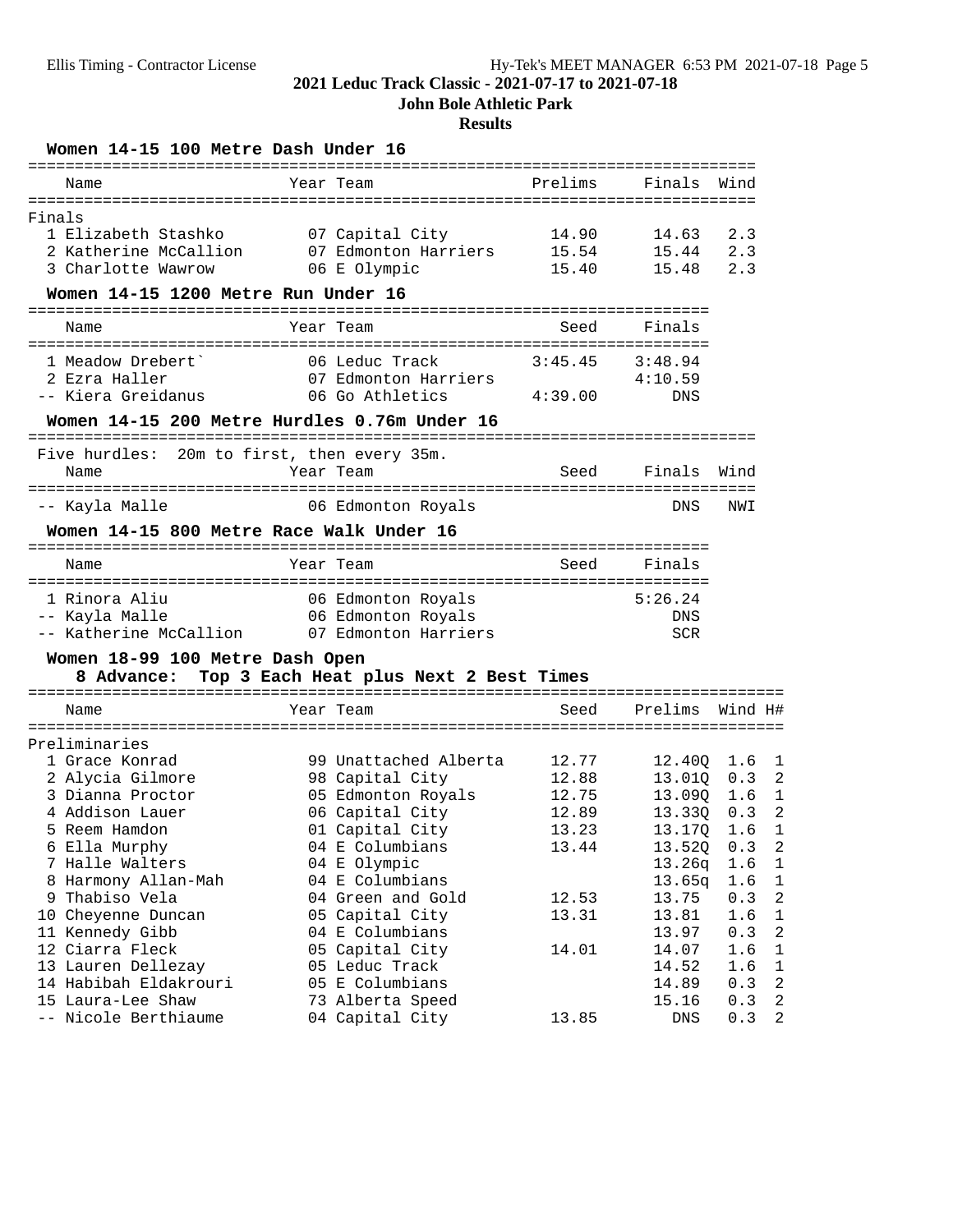**John Bole Athletic Park**

# **Results**

**Women 18-99 100 Metre Dash Open**

| Name                                                   | Year Team                            | Prelims  | Finals              | Wind |
|--------------------------------------------------------|--------------------------------------|----------|---------------------|------|
| Finals                                                 |                                      |          |                     |      |
| 1 Grace Konrad                                         | 99 Unattached Alberta                | 12.40    | 12.46               | 1.4  |
| 2 Alycia Gilmore                                       | 98 Capital City                      | 13.01    | 12.91               | 1.4  |
| 3 Dianna Proctor                                       | 05 Edmonton Royals                   | 13.09    | 13.00               | 1.4  |
| 4 Addison Lauer                                        | 06 Capital City                      | 13.33    | 13.24               | 1.4  |
| 5 Reem Hamdon                                          | 01 Capital City                      | 13.17    | 13.29               | 1.4  |
| 6 Halle Walters                                        | 04 E Olympic                         | 13.26    | 13.34               | 1.4  |
| 7 Harmony Allan-Mah                                    | 04 E Columbians                      | 13.65    | 13.53               | 1.4  |
| 8 Ella Murphy                                          | 04 E Columbians                      | 13.52    | 13.77               | 1.4  |
| Women 18-99 1500 Metre Run Open                        |                                      |          |                     |      |
| Name                                                   | Year Team                            | Seed     | Finals              |      |
| 1 Samara Cockburn                                      | 04 Edmonton Harriers                 |          | $5:11.25$ $5:12.45$ |      |
| 2 Nicole Nilsson                                       | 04 Split City Sonics 5:22.31 5:26.20 |          |                     |      |
| 3 Roseanna Burden                                      | 02 Go Athletics                      | 6:15.00  | 7:14.60             |      |
| -- Kiki Pol                                            | 05 E Columbians                      |          | DNS                 |      |
| Women 18-99 400 Metre Hurdles 0.76m Open               |                                      |          |                     |      |
| Ten hurdles: 45m to first, then every 35m.             |                                      |          |                     |      |
| Name                                                   | Year Team                            | Seed     | Finals              |      |
| 1 Grace Almquist 05 Unattached Alberta 1:15.15 1:13.24 |                                      |          |                     |      |
| 2 Kyla Osborne                                         | 05 StAlbert Mustang                  |          | 1:27.60             |      |
| -- Nanine Pol                                          | 03 E Columbians                      |          | DNS                 |      |
| Women 18-99 1500 Metre Race Walk Open                  |                                      |          |                     |      |
|                                                        |                                      |          |                     |      |
| Name                                                   | Year Team                            |          | Seed Finals         |      |
| 1 Lorentina Rudari (04 Edmonton Royals                 |                                      | 10:30.96 |                     |      |
| 2 Elizabeth Moore 64 Edmonton Royals                   |                                      |          | 10:31.57            |      |
| Boys 9 & Under 60 Metre Dash Under 10                  |                                      |          |                     |      |
|                                                        |                                      |          |                     |      |
| Name                                                   | Year Team                            | Seed     | Finals              | Wind |
| 1 Hudson Feddema                                       | 12 StAlbert Mustang                  |          | 10.69               | NWI  |
| Boys 9 & Under Long Jump Under 10                      |                                      |          |                     |      |
| Name                                                   | Year Team                            | Seed     | Finals              | Wind |
| 1 Hudson Feddema                                       | 12 StAlbert Mustang                  |          | 2.86m               | NWI  |
| 2.86m(NWI) 2.82m(NWI) 2.78m(NWI)                       |                                      |          |                     |      |
| Boys 9 & Under Javelin Throw Turbo Under 10            |                                      |          |                     |      |
| Name                                                   | Year Team                            | Seed     | Finals              |      |
| 1 Hudson Feddema                                       | 12 StAlbert Mustang                  |          | 11.84m              |      |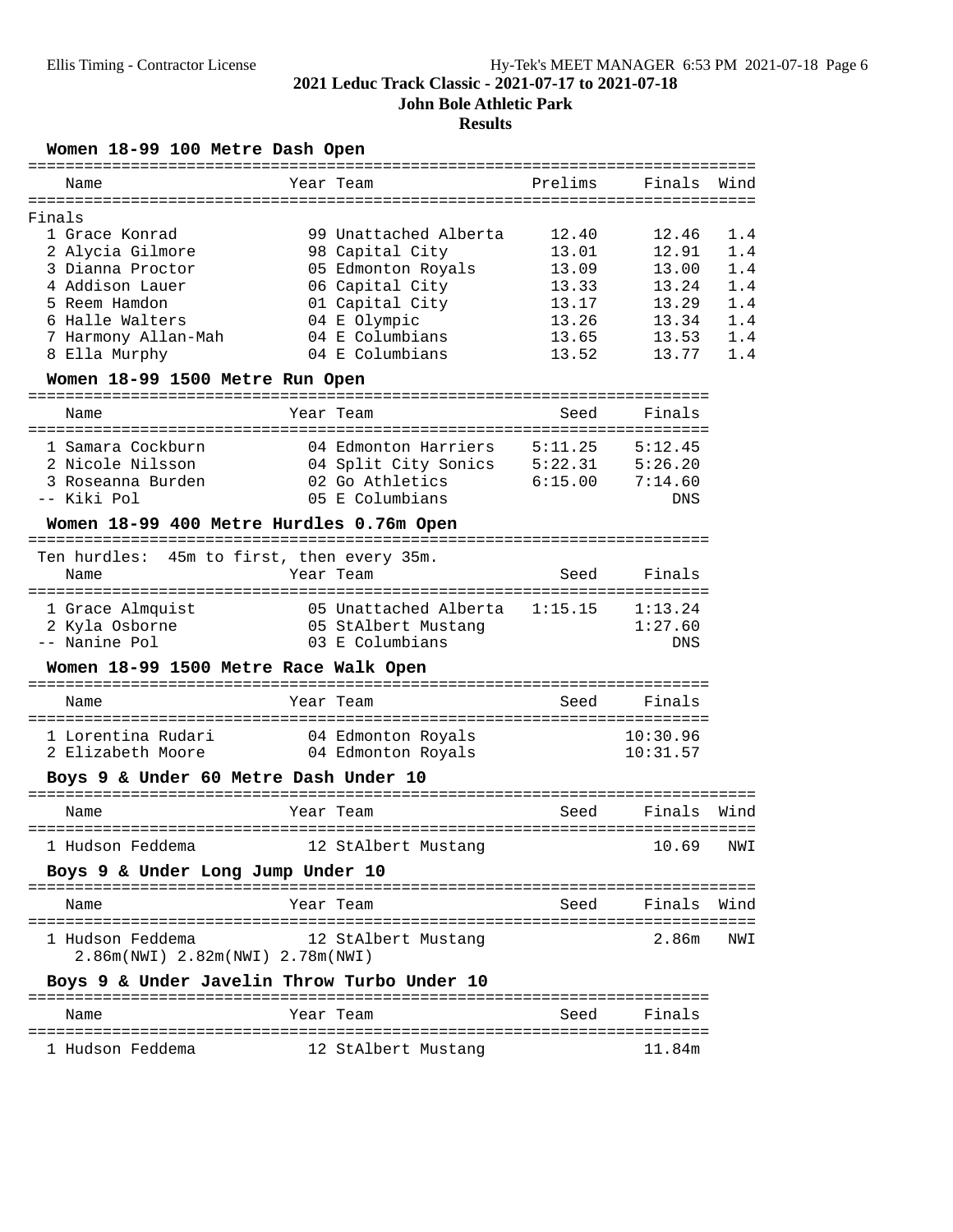**John Bole Athletic Park**

#### **Results**

# **Boys 10-11 60 Metre Dash Under 12**

| Name                      | Year Team             | Seed  | Finals | Wind H# |                            |
|---------------------------|-----------------------|-------|--------|---------|----------------------------|
| 1 Finn Perrin             | 10 E Olympic          |       | 9.31   | NWI     | $\overline{2}$             |
| 2 Cormac Peters           | 10 Unattached Alberta |       | 9.66   | NWI     | $\mathbf{1}$               |
| 3 Ethan Waites            | 10 Unattached Alberta |       | 9.69   | NWI     | $\mathbf{1}$               |
| 4 Elijah Drebert          | 10 Leduc Track        | 10.68 | 10.16  | NWI     | $\overline{2}$             |
| 5 Ayotobi Omoyayi         | 11 Leduc Track        | 10.66 | 10.29  | NWI     | $\overline{2}$             |
| 6 Kyle Sawatzky           | 10 Edmonton Thunder   |       | 10.39  | NWI     | $\overline{\phantom{0}}^2$ |
| 7 Thomas Imgrund-Peterson | 10 Capital City       |       | 10.55  | NWI     | $\overline{2}$             |
| 8 Benjamin Boiciuc        | 10 E Columbians       |       | 10.88  | NWI     | $\overline{2}$             |
| 9 Ben Maunder             | 10 Leduc Track        |       | 10.96  | NWI     | $\overline{1}$             |
|                           |                       |       |        |         |                            |

# **Boys 10-11 600 Metre Run Under 12**

| --<br>---- |              | -----------                                                               |  |
|------------|--------------|---------------------------------------------------------------------------|--|
| Name       | Year<br>Team | $T_{\rm eff}$ .<br>Seed<br>$\sim$ $\sim$<br>н<br>$\overline{\phantom{0}}$ |  |

| 1 Elijah Drebert   | 10 Leduc Track  | 1:59.13 | 2:03.81 |
|--------------------|-----------------|---------|---------|
| 2 Benjamin Boiciuc | 10 E Columbians |         | 2:14.08 |
| 3 Ayotobi Omoyayi  | 11 Leduc Track  | 2:17.07 | 2:18.07 |
| 4 Ben Maunder      | 10 Leduc Track  |         | 2:33.28 |

# **Boys 10-11 High Jump Start 70cm Under 12**

| Name                                                                                       | Year Team              | Seed | Finals |
|--------------------------------------------------------------------------------------------|------------------------|------|--------|
| 1 Cormac Peters<br>$0.75$ 0.80 0.90 1.00 1.10 1.15                                         | 10 Unattached Alberta  |      | 1.10m  |
| XO.<br>$\cap$<br>XO.<br>$\Omega$<br>∩<br>2 Benjamin Boiciuc<br>$0.75$ $0.80$ $0.90$ $1.00$ | xxx<br>10 E Columbians |      | 0.90m  |

# **Boys 10-11 Shot Put 2 kg Under 12**

| Name                                    | Year Team             | Seed  | Finals |
|-----------------------------------------|-----------------------|-------|--------|
| 1 Cormac Peters<br>6.42m 7.50m 7.28m    | 10 Unattached Alberta |       | 7.50m  |
| 2 Ben Maunder<br>$5.97m \times 5.45m$   | 10 Leduc Track        | 6.39m | 5.97m  |
| 3 Benjamin Boiciuc<br>5.66m 5.73m 5.60m | 10 E Columbians       |       | 5.73m  |

#### **Boys 12-13 80 Metre Dash Under 14**

| Name                       |     | Year Team             | Seed  | Finals Wind H# |     |      |
|----------------------------|-----|-----------------------|-------|----------------|-----|------|
| 1 Joel Thorpe              |     | 08 Leduc Track        |       | 10.97          | NWI |      |
| 2 William Imgrund-Peterson |     | 08 Capital City       |       | 11.22          | NWI |      |
| 3 Daniel Gregory           |     | 09 Unattached Alberta | 11.30 | 11.35          | NWI | - 2. |
| 4 Ayden Shaw               |     | 08 Alberta Speed      |       | 11.44          | NWI | - 2. |
| 5 Micah Brown              |     | 08 Leduc Track        | 12.20 | 11.45          | NWI | -2   |
| 6 Duncan Baynes            |     | 09 E Olympic          |       | 11.62          | NWI | - 2. |
| 7 Ty Secker                |     | 08 Edmonton Thunder   |       | 11.89          | NWI | -2   |
| 8 Niko Kante               | 08. | Edmonton Thunder      |       | 11.90          | NWI |      |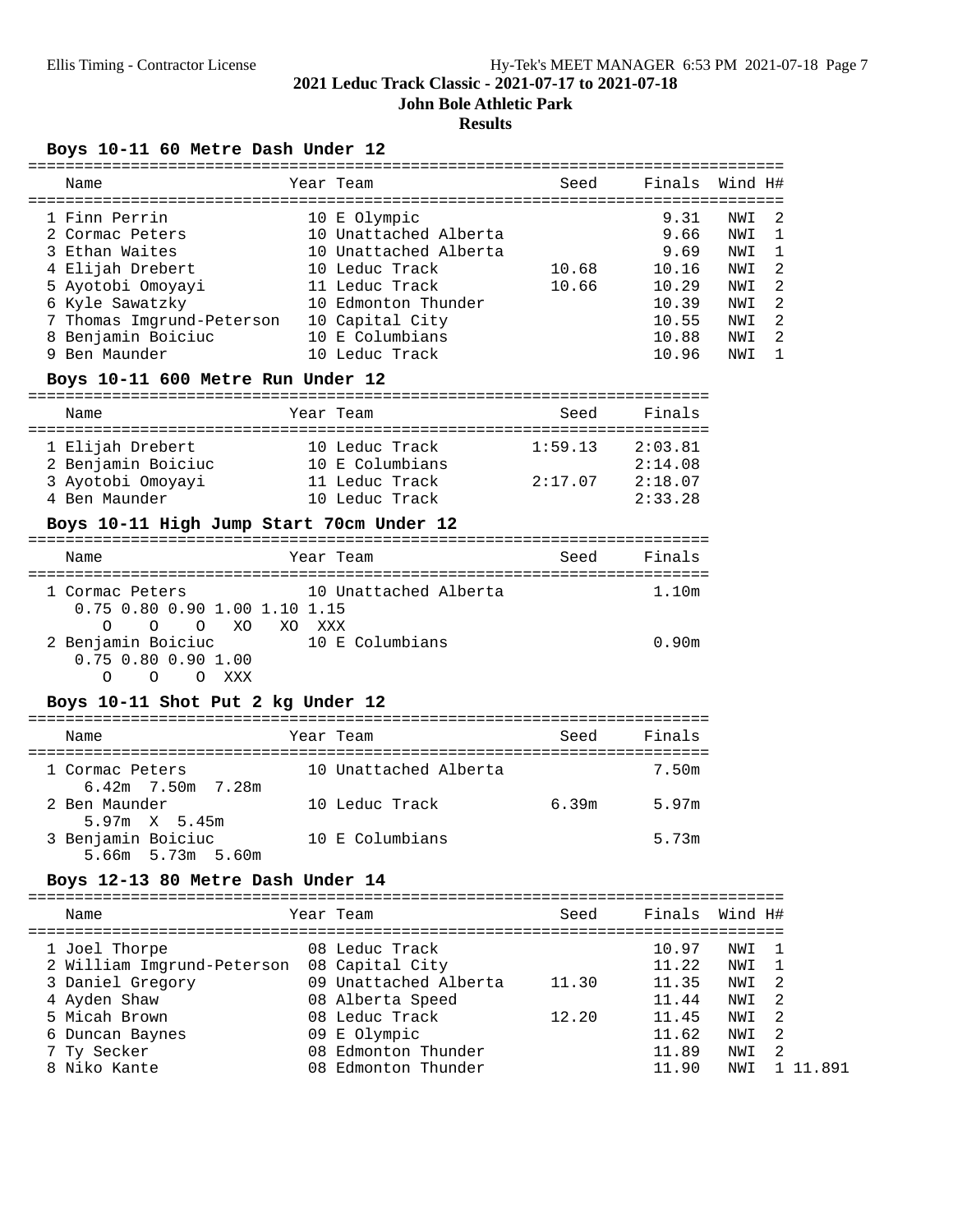**John Bole Athletic Park**

# **Results**

| Boys 12-13 80 Metre Dash Under 14                                                                                                  |                                                                                                                   |                     |                                           |                                 |                                         |
|------------------------------------------------------------------------------------------------------------------------------------|-------------------------------------------------------------------------------------------------------------------|---------------------|-------------------------------------------|---------------------------------|-----------------------------------------|
| 9 Daniel Trujillo<br>10 Sam Newans<br>11 Charles Dunlop 08 E Columbians<br>12 Peter Zwiegers<br>13 Matthew Delpeche 69 Leduc Track | 09 E Columbians<br>08 E Columbians<br>08 Leduc Track                                                              |                     | 11.90<br>12.31<br>12.38<br>12.59<br>13.34 | NWI<br>NWI<br>NWI<br>NWI<br>NWI | 1 11.892<br>$\mathbf{1}$<br>2<br>2<br>2 |
| Boys 12-13 1200 Metre Run Under 14                                                                                                 |                                                                                                                   |                     |                                           |                                 |                                         |
| Name                                                                                                                               | Year Team                                                                                                         | Seed                | Finals                                    |                                 |                                         |
|                                                                                                                                    |                                                                                                                   |                     |                                           |                                 |                                         |
| 1 Blake Drebert'<br>2 Rylan Chipiuk<br>3 Colton Markowski<br>4 Peter Zwiegers<br>5 Niko Kante                                      | 09 Leduc Track<br>08 Leduc Track 4:09.17 4:02.53<br>09 Edmonton Harriers<br>08 Leduc Track<br>08 Edmonton Thunder | $4:11.06$ $4:02.00$ | 4:14.58<br>4:39.92<br>4:52.69             |                                 |                                         |
| Boys 12-13 High Jump Under 14                                                                                                      |                                                                                                                   |                     |                                           |                                 |                                         |
| Name                                                                                                                               | Year Team                                                                                                         | Seed                | Finals                                    |                                 |                                         |
| 1 Ayden Shaw<br>1.00 1.10 1.15 1.20 1.25 1.30<br>$\circ$<br>$\circ$ $\circ$<br>O                                                   | 08 Alberta Speed<br>O XXX                                                                                         |                     | 1.25m                                     |                                 |                                         |
| 2 Daniel Trujillo<br>1.00 1.10 1.15<br>O XXO XXX                                                                                   | 09 E Columbians                                                                                                   |                     | 1.10 <sub>m</sub>                         |                                 |                                         |
| -- Joel Thorpe<br>$\circ$ $\circ$<br>$\Omega$                                                                                      | 08 Leduc Track<br>1.00 1.10 1.15 1.20 1.25 1.30 1.35 1.38<br>0 0 0 0 XXX                                          |                     | X1.35m                                    |                                 |                                         |
| Boys 12-13 Long Jump Under 14                                                                                                      |                                                                                                                   |                     |                                           |                                 |                                         |
| Name                                                                                                                               | Year Team                                                                                                         | Seed                | Finals                                    | Wind                            |                                         |
| 4.06m(NWI) 3.72m(NWI) 4.03m(NWI)                                                                                                   | 1 William Imgrund-Peterson 08 Capital City                                                                        |                     | 4.06m                                     | NWI                             |                                         |
| 2 Micah Brown<br>3.99m(NWI) 3.88m(NWI) 3.61m(NWI)                                                                                  | 08 Leduc Track                                                                                                    |                     | 3.99m                                     | NWI                             |                                         |
| 3 Ayden Shaw<br>3.81m(NWI) X 3.56m(NWI)                                                                                            | 08 Alberta Speed                                                                                                  |                     | 3.81m                                     | NWI                             |                                         |
| 4 Joel Thorpe<br>3.12m(NWI) 2.55m(NWI) 3.77m(NWI)                                                                                  | 08 Leduc Track                                                                                                    | 3.82m               | 3.77m                                     | NWI                             |                                         |
| 5 Daniel Trujillo<br>3.48m(NWI) 3.19m(NWI) 3.62m(NWI)                                                                              | 09 E Columbians                                                                                                   |                     | 3.62m                                     | NWI                             |                                         |
| 6 Ty Secker<br>3.21m(NWI) 2.85m(NWI) X                                                                                             | 08 Edmonton Thunder                                                                                               |                     | 3.21m                                     | NWI                             |                                         |
| 7 Blake Drebert'<br>3.19m(NWI) 3.06m(NWI) X                                                                                        | 09 Leduc Track                                                                                                    |                     | 3.19m                                     | NWI                             |                                         |
| 8 Peter Zwiegers<br>2.98m(NWI) 3.03m(NWI) 3.18m(NWI)                                                                               | 08 Leduc Track                                                                                                    |                     | 3.18m                                     | NWI                             |                                         |
| 9 Sam Newans<br>3.02m(NWI) 2.71m(NWI) X                                                                                            | 08 E Columbians                                                                                                   |                     | 3.02m                                     | NWI                             |                                         |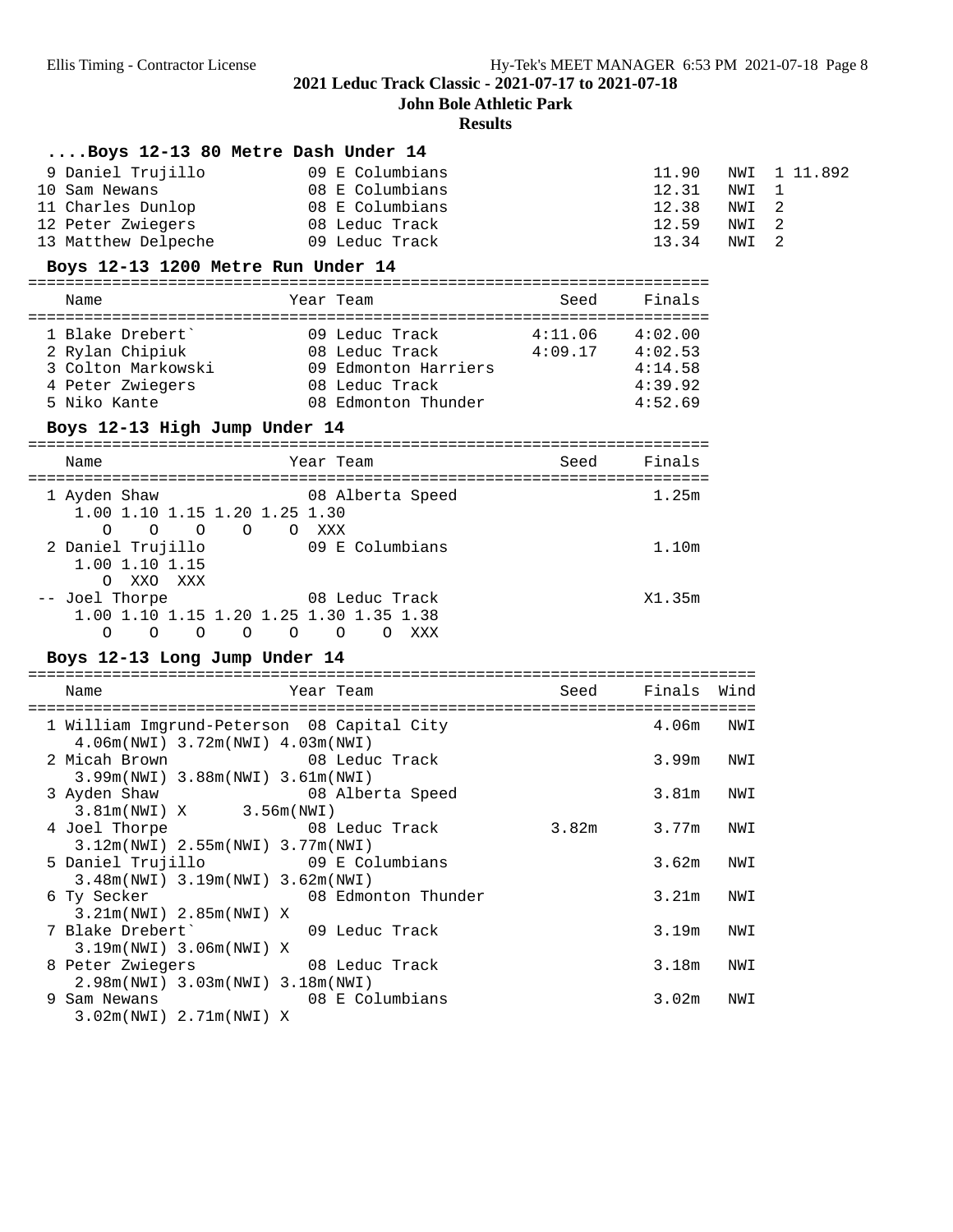# **John Bole Athletic Park**

# **Results**

**Boys 12-13 Shot Put 3 kg Under 14**

| Name                                        | Year Team           | Seed  | Finals |
|---------------------------------------------|---------------------|-------|--------|
| 1 Micah Brown<br>$8.50m$ $8.71m$ $8.62m$    | 08 Leduc Track      | 9.01m | 8.71m  |
| 2 Sam Newans<br>8.16m 7.79m 7.89m           | 08 E Columbians     |       | 8.16m  |
| 3 Joel Thorpe<br>X 6.27m 7.23m              | 08 Leduc Track      | 6.91m | 7.23m  |
| 4 Niko Kante<br>5.26m 5.87m 5.76m           | 08 Edmonton Thunder |       | 5.87m  |
| 5 Daniel Trujillo<br>5.66m  4.93m  5.69m    | 09 E Columbians     |       | 5.69m  |
| 6 Peter Zwiegers<br>$5.54m \tX 5.41m$       | 08 Leduc Track      |       | 5.54m  |
| 7 Charles Dunlop<br>$4.57m$ $4.60m$ $5.34m$ | 08 E Columbians     |       | 5.34m  |
| 8 Blake Drebert'<br>$4.46m$ $4.87m$ $4.65m$ | 09 Leduc Track      |       | 4.87m  |

# **Men 14-15 100 Metre Dash Under 16**

# **8 Advance: Top 3 Each Heat plus Next 5 Best Times**

|        | Name                                                                                                                               | Year Team                                                  |                          | Seed Prelims Wind                        |                                 |
|--------|------------------------------------------------------------------------------------------------------------------------------------|------------------------------------------------------------|--------------------------|------------------------------------------|---------------------------------|
|        | Preliminaries                                                                                                                      |                                                            |                          |                                          |                                 |
|        | 1 Joshua Nwosu<br>2 Utah Jong<br>3 Abayomi Omoyayi 66 Leduc Track<br>-- Andreas Mendez-Cadrin 06 E Columbians<br>-- Mathew Lacasse | 06 E Columbians<br>07 Edmonton Harriers<br>07 E Columbians | 14.83                    | 13.28Q<br>13.40Q<br>13.830<br>DNS<br>DNS | 0.8<br>0.8<br>0.8<br>0.8<br>0.8 |
|        | Men 14-15 100 Metre Dash Under 16                                                                                                  |                                                            |                          |                                          |                                 |
|        | Name                                                                                                                               | Year Team                                                  | Prelims                  | Finals                                   | Wind                            |
| Finals |                                                                                                                                    |                                                            |                          |                                          |                                 |
|        | 1 Joshua Nwosu                                                                                                                     | 06 E Columbians 13.28                                      |                          | 13.24                                    | 1.8                             |
|        | 2 Utah Jong                                                                                                                        | 07 Edmonton Harriers 13.40                                 |                          | 13.43                                    | 1.8                             |
|        | 3 Abayomi Omoyayi                                                                                                                  | 06 Leduc Track                                             | 13.83                    | 14.18                                    | 1.8                             |
|        | Men 14-15 1200 Metre Run Under 16                                                                                                  |                                                            |                          |                                          |                                 |
|        | Name                                                                                                                               | Year Team                                                  | seed Seed                | Finals                                   |                                 |
|        | ==================<br>1 Brady Keller                                                                                               | 07 Leduc Track                                             | ======================== | 3:26.42                                  |                                 |
|        | 2 Jacob Drebert                                                                                                                    | 07 Leduc Track                                             |                          | 4:26.59                                  |                                 |
|        | -- Aehsan Orfani                                                                                                                   | 07 Go Athletics                                            | 5:00.00                  | DNS                                      |                                 |
|        | Men 14-15 800 Metre Race Walk Under 16                                                                                             |                                                            |                          |                                          |                                 |

| Name           | Year Team      | Seed | Finals  |
|----------------|----------------|------|---------|
| 1 Brady Keller | 07 Leduc Track |      | 5:15.40 |
| 2 Joel Thorpe  | 08 Leduc Track |      | 5:15.65 |
| 3 Micah Brown  | 08 Leduc Track |      | 6:02.50 |